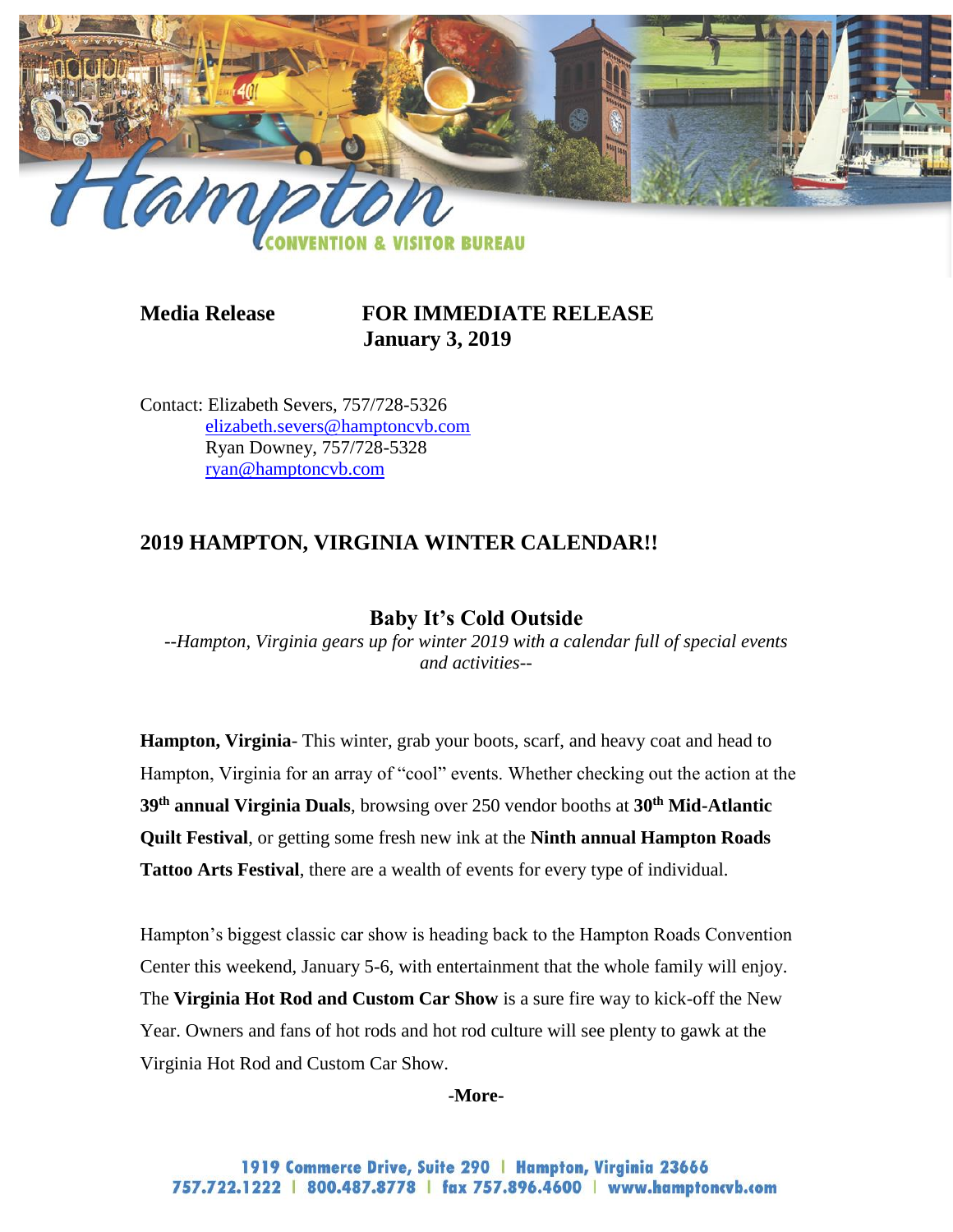January 11-13, the **39th annual Virginia Duals** return to the Hampton Coliseum. The team advancement concept started in Hampton with the Virginia Duals in 1981 and is now used by Virginia and many other states to determine the best high school team in the state. The Virginia Duals Wrestling Tournament is the largest college and high school tournament in the world!

Shop, compare and save from experts in remodeling, landscaping, decorating and building at the **Hampton Roads Home Show**, taking place February 9-10 at the Hampton Roads Convention Center. Leisurely stroll through wall-to-wall displays showcasing the latest trends and unveiling the newest products. Professionals are on hand to provide you with comparative information.

Exhibitors will fill the Hampton Roads Convention Center with thousands of products and services for pets at the **World of Pets Expo**, taking place February 15-17. Some of the country's foremost authorities in the pet industry will present seminars and demonstrations covering practically every aspect of pet care and training. In addition to the shopping extravaganza and the seminar series, there will be continuous entertainment and demonstrations by nationally known pet entertainers, trainers, as well as interactive and educational presentations.

The **30th Mid-Atlantic Quilt Festival** returns to the Hampton Roads Convention Center February 28 – March 3, offering more than 250 vendor booths showcasing quilting supplies, sewing related craft items, clothing, textiles, books, antique quilts, and more. The theme of this year's festival, entitled "Pride & Joy" gives entrants an opportunity to explain why their entry is their Pride & Joy!! The accepted quilt entries compete in the Traditional, Innovative, Modern, and Wall Quilt categories as well as for the "Best of Show" title.

**-More-**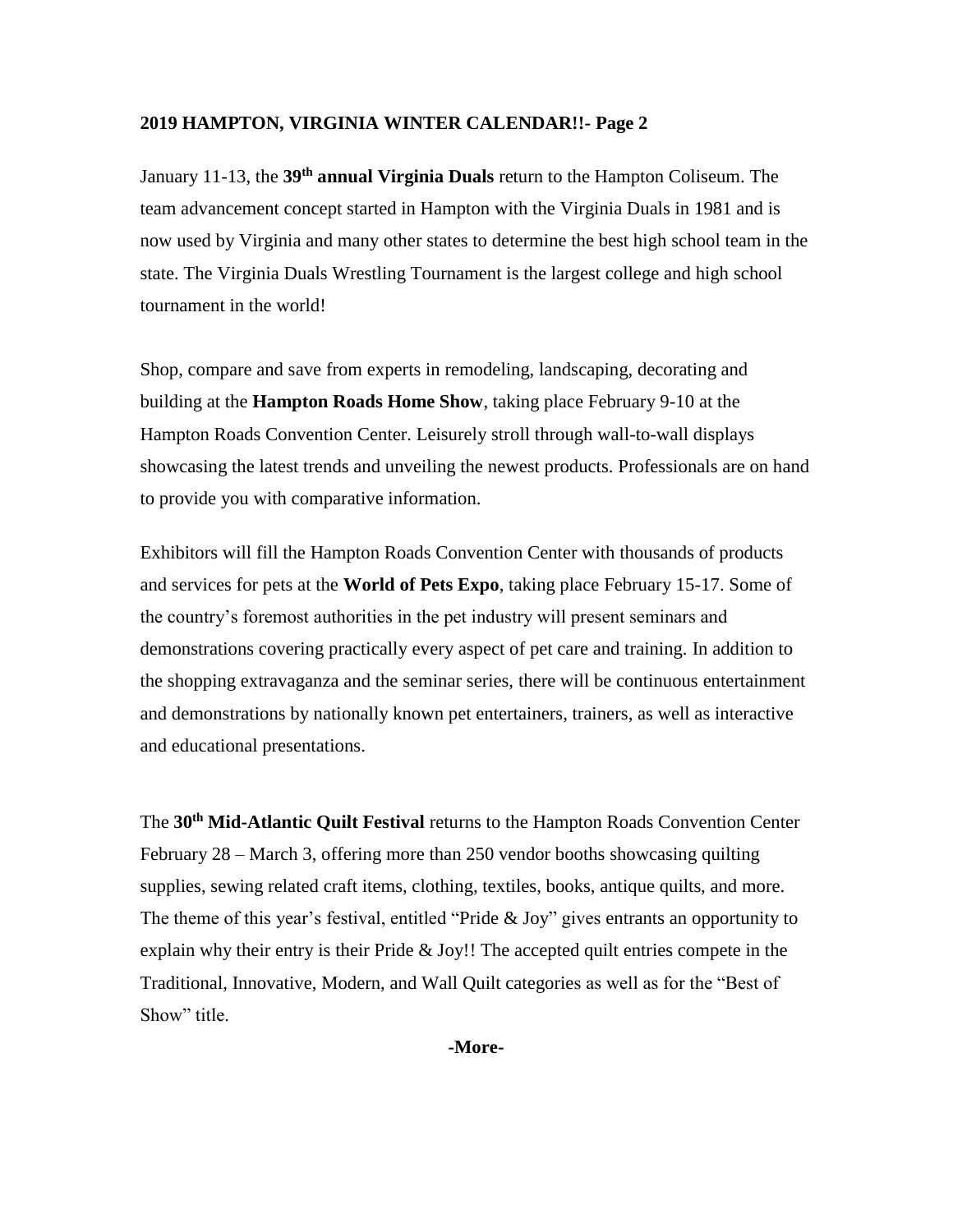Hungry patrons are encouraged to save up their dining dollars for **Hampton Restaurant Week**, happening March 3-9. Enjoy a two- course lunch for \$10 and/or a three- course meal for either \$20 or \$30 at participating restaurants in Hampton. Reservations at each restaurant are recommended but not mandatory.

This March 8-10, meet with RV dealers from across the Mid-Atlantic at **The Virginia RV Show**. The event, drawing upwards of 10,000 attendees to the Hampton Roads Convention Center, will showcase the latest styles and trends in the industry. Attendees will want to take the opportunity to meet with experts in the RV field, as well as enjoy special deals on travel trailers, 5th wheels, and motor homes.

In the market for some new ink? Check out the **Ninth annual Hampton Roads Tattoo Arts Festival,** taking place at the Hampton Roads Convention Center March 22-24. This highly anticipated event will celebrate all aspects of the tattooing industry and welcome talented artists from across the country. During the event, interested attendees have the option of speaking with tattoo artists and having the work performed on-site at the convention center. The cost of each tattoo is in addition to the entrance fee price and is negotiated between customer and artist.

Scott McCreery headlines **Country For Kids 2019** March 23 at the Hampton Roads Convention Center, with event proceeds benefiting the Center for Child & Family Services. This year's concert will be our 20th year and has featured artists such as Keith Urban, Little Big Town, Gary Allan, Phil Vassar, Rodney Atkins, Jo Dee Messina, Tracy Lawrence, Chris Cagle to name a few over the years.

Other notable winter happenings include the **South Eastern Gun & Knives Show, World Gymnastics Invitational, and Mid-Atlantic Power League Volleyball: Quest** 

**-More-**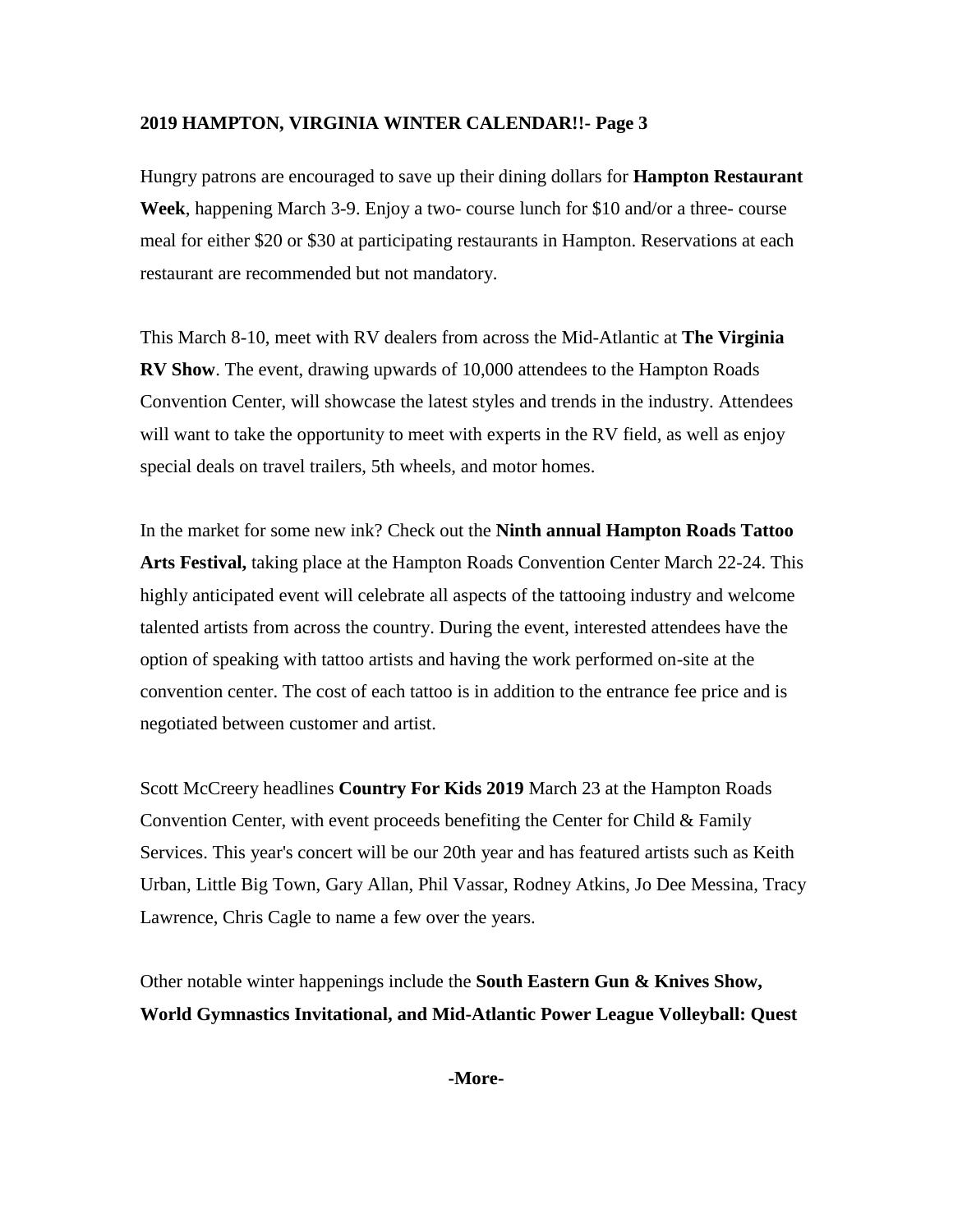**for Excellence** at the Hampton Roads Convention Center**; Monster Jam** at the Hampton Coliseum; **22nd annual Black History Program Celebration Breakfast** presented by Aberdeen Gardens at the Queen Street North Worship Center; and countless shows at **The American Theatre**, among others.

# **January 2019**

## 5-6 **Virginia Hot Rod and Custom Car Show**

This January 5-6, cruise on over to the Hampton Roads Convention Center for the Virginia Hot Rod and Custom Car Show, a two-day indoor car and motorcycle show featuring some of the hottest "classics," "hot rods," and "customs" in the country. Hampton Roads Convention Center. Saturday, 10 a.m. – 6 p.m.; Sunday, 10 a.m. – 6 p.m. Admission Fee. 757/727-8311. [www.vacarshow.com](http://www.vacarshow.com/) (1610 Coliseum Drive, Hampton, VA 23666)

## 11-13 **2019 Virginia Duals Wrestling Tournament and Youth Champtionship**

The Peninsula Wrestling Association hosts the 39th Annual Virginia Duals Wrestling Tournament at the Hampton Coliseum. The team advancement concept started in Hampton, Virginia with the Virginia Duals in 1981 and is now used by Virginia and many other states to determine the best high school team in the state. The National College Wrestling Coaches Association also recognized the value of the Team Advancement concept and now has the National Duel Team Championships to recognize the best college team in the nation. The Virginia Duals Wrestling Tournament is the largest college and high school tournament in the world. For more information, visit virginiaduals.mattalkonline.com. Hampton Coliseum. 9 a.m. Friday; 8 a.m. Saturday; 9 a.m. Sunday. Admission Fee. 757/838-4203. [www.hamptoncoliseum.org](http://www.hamptoncoliseum.org/) (1000 Coliseum Drive, Hampton, VA 23666)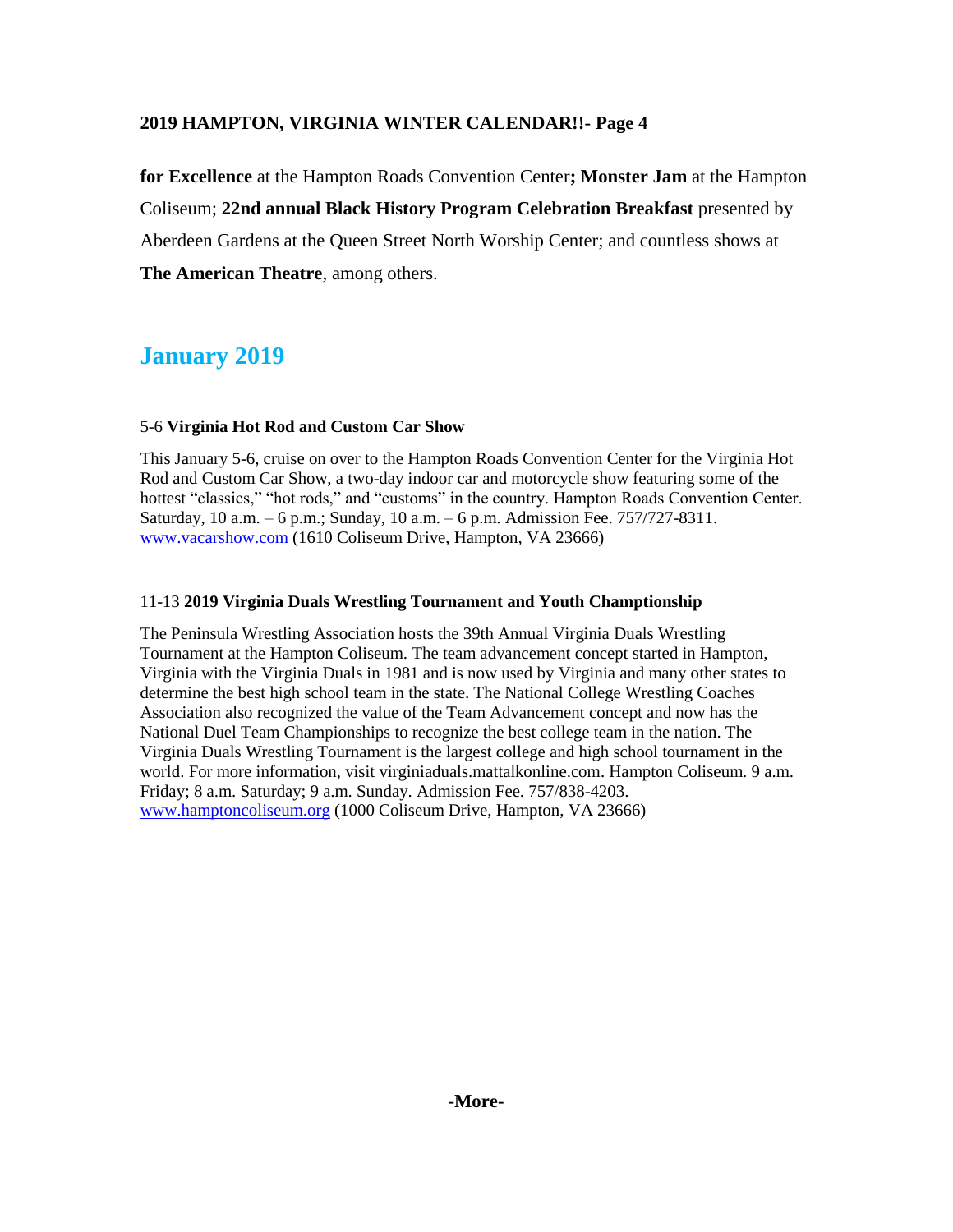## 11-13 **Winter Wonderettes**

The Wonderettes are back! This seasonal celebration finds the girls entertaining at the annual Harper's Hardware Holiday Party. When Santa turns up missing, they use their talent and creative ingenuity to save the holiday party! Featuring great 60s versions of holiday classics such as "Santa Claus Is Comin' to Town," "Jingle Bell Rock," "Run, Rudolph, Run," and "Winter Wonderland," the result is, of course, marvelous. Showcasing festive costumes, stellar voices, and fantastic vocal arrangements, Winter Wonderettes is a terrific way to continue the yuletide celebration into the New Year! This energetic and glittering holiday package is guaranteed to delight audiences of all ages. The American Theatre. \$35. 757/722-2787. [www.theamericantheatre.org](http://www.theamericantheatre.org/) (125 East Mellen Street, Hampton, VA 23663)

## 12-13 **Southeastern Guns & Knives Show**

Founded in 1982 by "Doc" Mendelson, SGK Shows carry on the uniquely American tradition of Gun Shows, striving to bring the best assortment of firearms and related products together for home defense, collecting, and sport shooting. Hampton Roads Convention Center. 9 a.m. - 5 p.m. Saturday; 10 a.m. - 4 p.m. Sunday. \$10 Adults, \$7 Ages 13 - 17, Free admission for children 12 & under accompanied by an adult 21 years or older. 757/315-1610. [www.guns-knives.com](http://www.guns-knives.comn/) (1610 Coliseum Drive, Hampton, VA 23666)

## 18-20 **Monster Jam**

Monster Jam starring the biggest performers on four wheels: Monster Jam trucks! The twelvefeet-tall, ten-thousand-pound machines will bring you to your feet, racing and ripping up a custom-designed track full of obstacles to soar over - OR smash through. Hampton Coliseum. Friday 7 p.m.; Saturday, 1 p.m.; and 7 p.m.; Sunday, 1 p.m. Tix start at \$15. 757/838-4203. [www.hamptoncoliseum.org](http://www.hamptoncoliseum.org/) (1000 Coliseum Drive, Hampton, VA 23666)

### 19 **Barefoot Puppets**

Can a spider defeat an elephant in tug-of-war or overpower a python? With Anansi the Spider, world famous trickster, all things are possible… if you only have a plan! Traditional West African stories come to life with expressive rod puppets, original music, and lots of puns. A highenergy show with lots of laughs! The American Theatre. 11 a.m. \$10. 757/722-2787. [www.theamericantheatre.org](http://www.theamericantheatre.org/) (125 East Mellen Street, Hampton, VA 23663)

## 19 **Build the City**

Using cardboard boxes and other recyclable materials teams of children will construct the neighborhoods, waterfront, business areas and parks of Downtown Hampton. Hampton Roads Convention Center. [www.hamptonhistorymuseum.org](http://www.hamptonhistorymuseum.org/) (1610 Coliseum Drive, Hampton, VA 23666)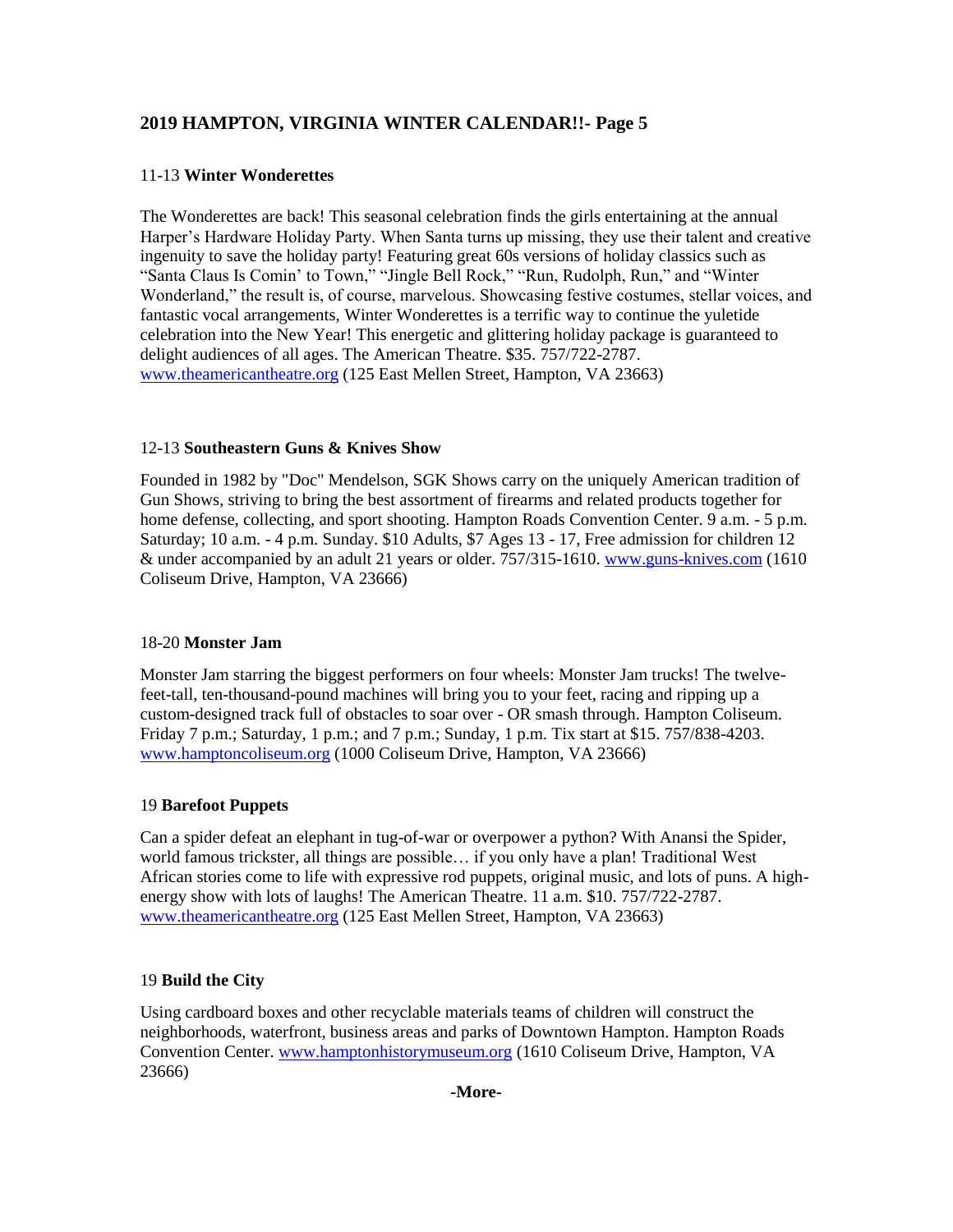#### 25-27 **Coastal Virginia Bluegrass and Brew Festival**

After a smashing inaugural year, Hampton Arts' Coastal Virginia Bluegrass and Brew Festival returns for a weekend packed with some of the nation's biggest musical acts, accompanied by local beers that represent the region's growing craft brewery scene. The American Theatre. 8:00 p.m. \$35. 757/722-2787. [www.theamericantheatre.org](http://www.theamericantheatre.org/) (125 East Mellen Street, Hampton, VA 23663)

#### 26-27 **2019 World Class Gymnastics Invitational**

Hosted by World Class Gymnastics. Hampton Coliseum. \$10, Children 4-17 & Seniors \$6, Children 3 and Under Free. 757/727-8311. [www.worldclassgym.com](http://www.worldclassgym.com/) (1000 Coliseum Dr, Hampton, VA 23666)

## 26-27 **Mid-Atlantic Power League Volleyball: Quest for Excellence**

MAPL is a power league for elite girls' volleyball teams along the Mid-Atlantic coast. Boo Williams Sportsplex & Hampton Roads Convention Center. Admission fee. 757/315-1610. [www.maplvb.com](http://www.maplvb.com/) (1610 Coliseum Drive Hampton, VA 23666) (5 Armistead Pointe Parkway Hampton, VA 23666)

# **February 2019**

## 2-3 **Grit Fitness Festival**

Established in 2010 and has grown each year. Grit Fitness Festival has become one of the premier competitive fitness events in the Mid-Atlantic Region. Over the years athletes from up and down the East Coast have traveled to the Hampton Roads area to participate in this TEST OF FITNESS and COMMUNITY BUILDING event. . Hampton Roads Convention Center. 12 p.m.- 5 p.m. Registration Fee. 757/315-1610. [http://gritfitnessfestival.com](http://gritfitnessfestival.com/) (1610 Coliseum Drive, Hampton, VA 23666)

#### 9 **22nd Annual Black History Month Breakfast**

Celebrate the start of Black History Month with members of the Aberdeen Gardens Historic and Civic Association at the  $22<sup>nd</sup>$  annual breakfast. Oueen Street North Worship Center. 8 a.m.-11 a.m. \$30. 757/722-2345. [www.aberdeengardens.org](http://www.aberdeengardens.org/) (190 W Queens Way, Hampton, VA 23669)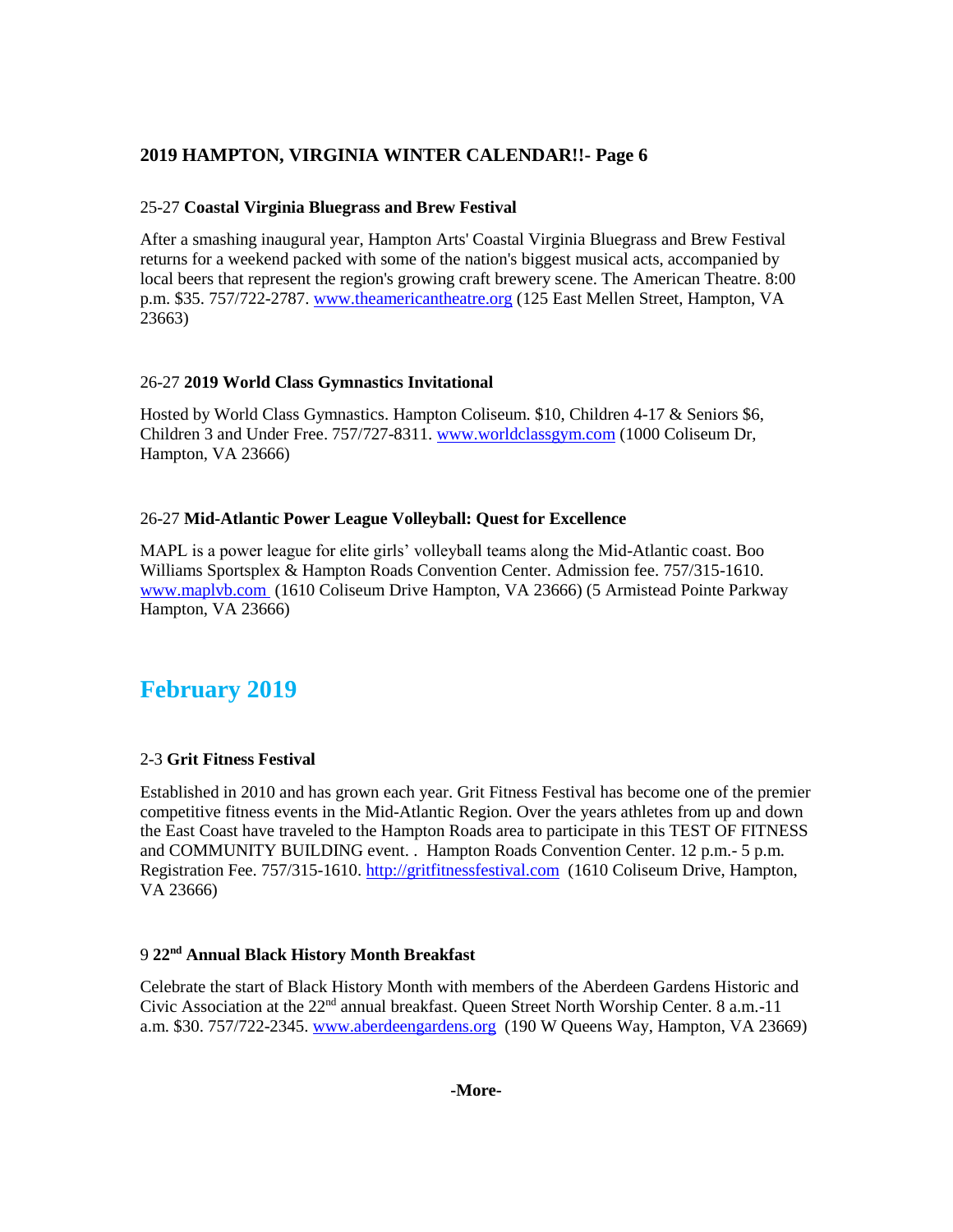## 9 **Ladysmith Black Mambazo**

Anticipate a concert packed with uplifting music inspired by deep African traditions as Ladysmith Black Mambazo celebrates 50 years as "South Africa's cultural ambassador to the world." Their coveted vocals are some of the most sought after in the music industry and have included recordings with artists such as Josh Groban, Melissa Etheridge, Dolly Parton, and the legendary Paul Simon. The American Theatre. 8 p.m. \$35. 757/722-2787. [www.theamericantheatre.org](http://www.theamericantheatre.org/) (125 East Mellen Street, Hampton, VA 23663)

## 9-10 **Hampton Roads Home Show**

Shop, compare and save from experts in remodeling, landscaping, decorating and building. Leisurely stroll through wall-to-wall displays showcasing the latest trends and unveiling the newest products. Professionals are on hand to provide you with comparative information. Enjoy the entertaining and interactive demonstrations to motivate you. Hampton Roads Convention Center. 10 a.m. - 5 p.m. \$10 adults, free for individuals 18 and younger. 757/222-2945 <http://hamptonvahomeshow.com/> (1610 Coliseum Drive, Hampton, VA 23666)

## 10 **The Havana Cuba All-Stars**

The rhythms and sounds of Cuba come alive in an electric evening that celebrates Cuba's music and dance styles. Representing some of the country's greatest musicians, The Havana Cuba All-Stars spice up The American Theatre with melodies and beats from the cha-cha and rumba to the salsa and signature "Son Cubano." Inspired by the colorful tapestry of Cuban music, the All-Stars' "Asere" (meaning "Friendship") Tour also features three of Cuba's finest dancing couples. Performing with a band of rousing musicians, expect a spirited spectacle of song and dance, exemplifying Cuba's greatest musical traditions. The American Theatre. 2 p.m. \$35. 757/722- 2787. [www.theamericantheatre.org](http://www.theamericantheatre.org/) (125 East Mellen Street, Hampton, VA 23663)

## 15 **R&B Valentine's Rewind**

Bring your special valentine to a throwback concert of your favorite '80s and '90s R&B superstars! Get up and dance to Tony! Toni! Toné!, 112, K-Ci from Jodeci, 702, and Blackstreet featuring Teddy Riley and Dave Hollister. Don't miss this one-night-only show-stopping event at Hampton Coliseum on Friday, February 15, 2019 at 8pm. Hampton Coliseum. Friday 8 p.m. Tix start at \$45. 757/838-4203. [www.hamptoncoliseum.org](http://www.hamptoncoliseum.org/) (1000 Coliseum Drive, Hampton, VA 23666)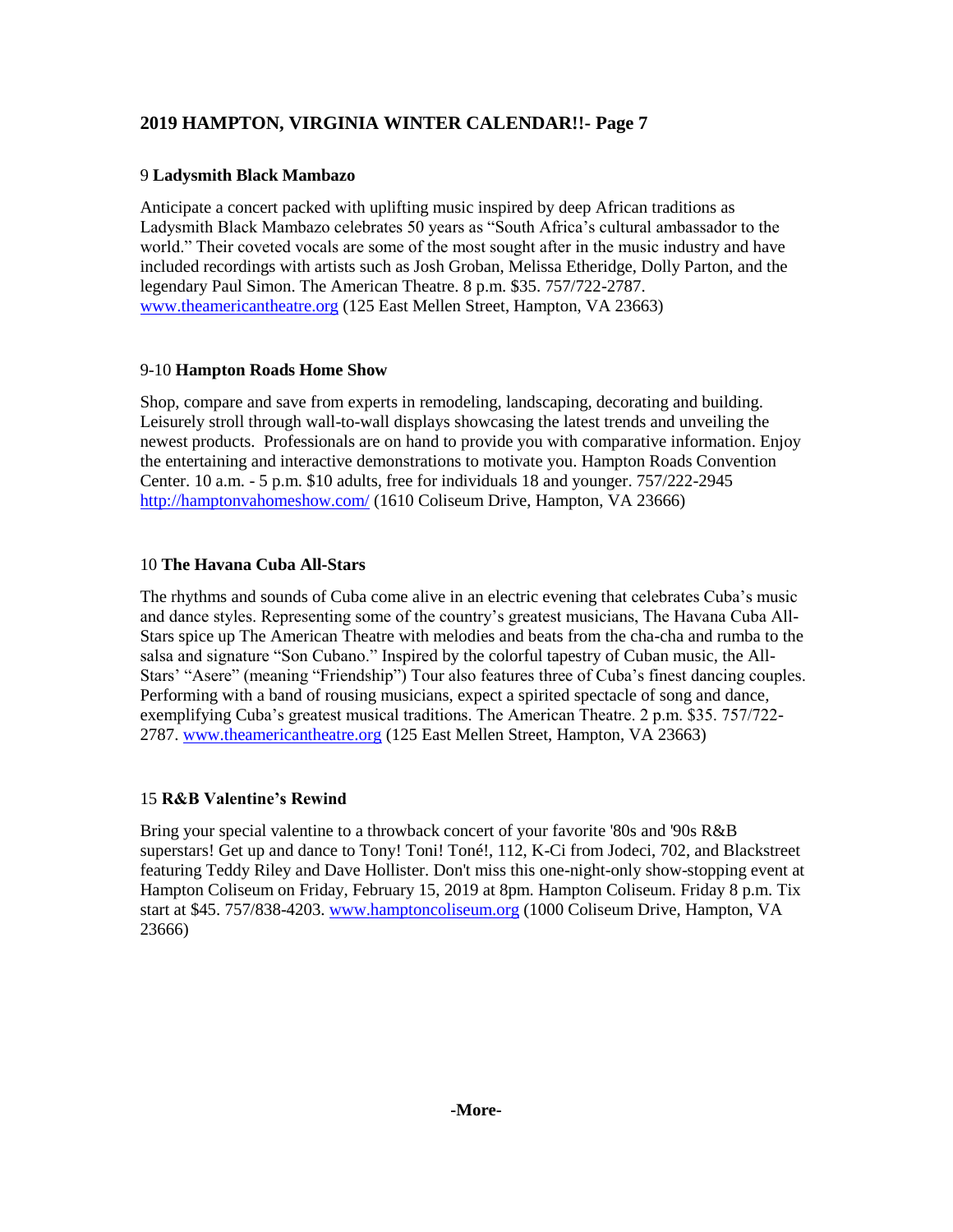## 15-17 **World of Pets**

A shopper's paradise for pet products & services! Some of the country's foremost authorities in the pet industry will also present free seminars and demonstrations covering practically every aspect of pet care and training. Continuous entertainment and demonstrations by nationally known pet entertainers and trainers; DockDogs competition, adoptable pets, and more! Hampton Roads Convention Center. 2 p.m. - 8 p.m. Friday; 10 a.m. - 7 p.m. Saturday; 10 a.m. - 5 p.m. Sunday. \$9 Adults; \$5 Children (ages 5-12); Children under 5 are free. 800/882-9894. [www.worldofpets.org](http://www.worldofpets.org/) (1610 Coliseum Drive, Hampton, VA 23666)

## 16 **An Evening with Branford Marsalis**

This is a rare opportunity for an upclose- and-personal evening with one of the century's most acclaimed musicians. Branford Marsalis and his jazz quartet bring more than 30 years of experience to the stage and have long been recognized as the standard to which other ensembles of its kind are measured. The American Theatre. 8 p.m. \$35. 757/722-2787. [www.theamericantheatre.org](http://www.theamericantheatre.org/) (125 East Mellen Street, Hampton, VA 23663)

## 22-24 **2019 Showstopper Dance Competition**

If you're looking for the largest, most glamorously fun dance competition in the world, you've come to the right place! You can find us at all of the biggest and best venues all across the country — we are in over 50 cities a year! You might leave our competition covered in glitter, but we guarantee you'll also leave with the best memories you'll have all year. Hampton Roads Convention Center. [www.goshowstopper.com](http://www.goshowstopper.com/) (1610 Coliseum Drive Hampton, VA 23666)

## 23 **Excision Presents The Coliseum**

**EXCISION** makes his debut at the legendary Hampton Coliseum as he brings his APEX2019 Tour to Virginia and the mid-Atlantic for a very special event! Join us as Excision & Steez Promo Present THE COLISEUM featuring performances by **SLANDER**, **BEAR GRILLZ**, as well as exclusive back to back performances featuring **Dubloadz** B2B **Dion Timmer**, **Squnto** B2B **Al Ross** B2B **Bommer, Sullivan King** B2B **Wooli**, as well as a performance by **He\$h**. Must be 18 or older with ID. Hampton Coliseum. 6 p.m. 757/838-4203. [www.hamptoncoliseum.org](http://www.hamptoncoliseum.org/) (1000 Coliseum Drive, Hampton, VA 23666)

## 23 **Love Letter**

From the brilliant mind of award-winning playwright A.R. Gurney, Love Letters is a tribute to what makes a life: Love. Legendary actors Meredith Baxter and Michael Gross, who co-starred in the hit television series Family Ties for seven seasons, take to the stage to portray Melissa and Andy, childhood friends who exchange letters through the years — physically apart, perhaps, but spiritually as close as only true lovers can be. As the actors read the letters aloud, what is created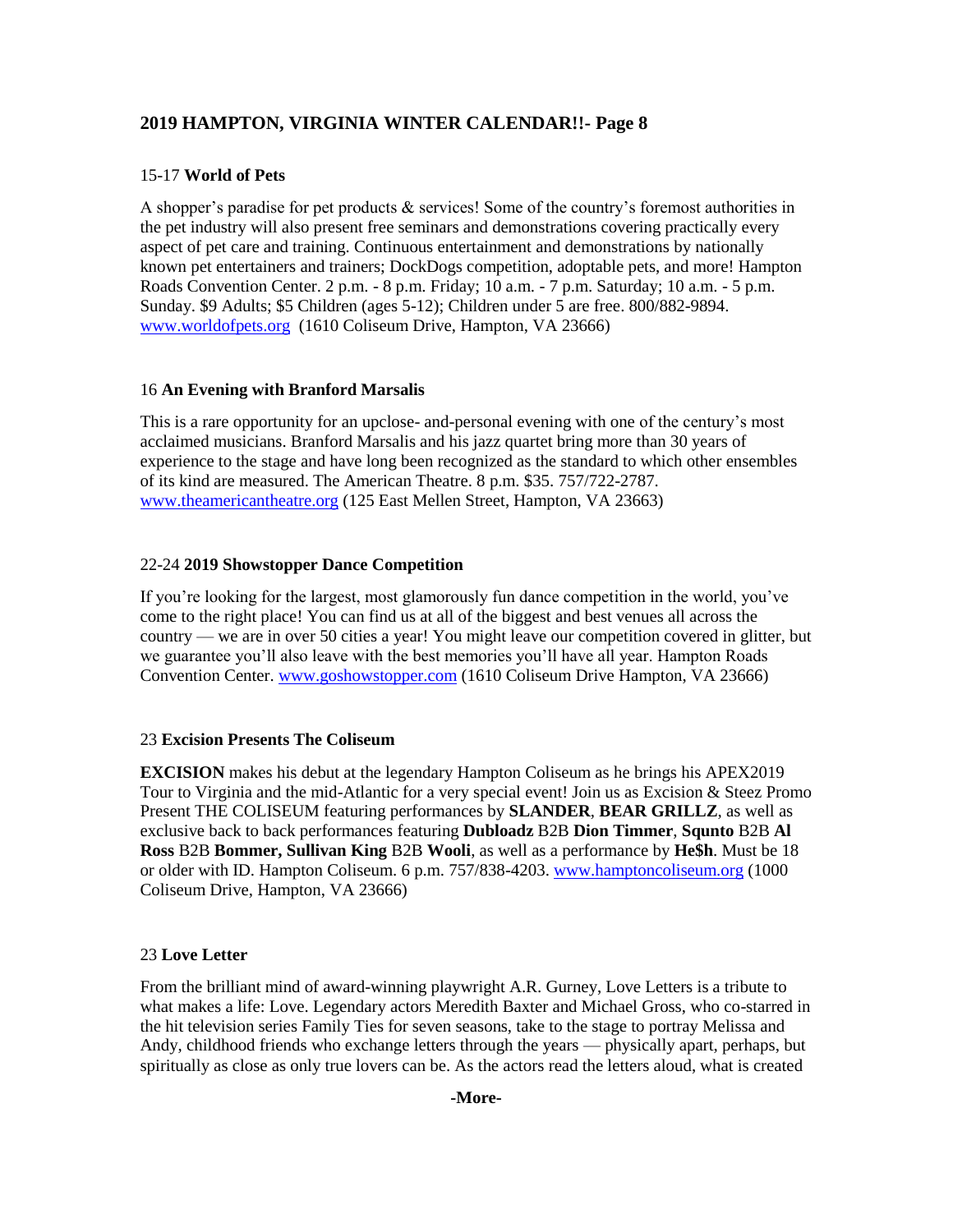is an evocative, touching, frequently funny but always telling pair of character studies in which what is implied is as revealing and meaningful as what is actually written down. The American Theatre. 8 p.m. \$35. 757/722-2787. [www.theamericantheatre.org](http://www.theamericantheatre.org/) (125 East Mellen Street, Hampton, VA 23663)

## 23 **Virginia House of Comedy**

Virginia House of Comedy Reunion is the largest touring comedy show in the USA. Headling the tour is the queen of comedy, Adele Givens. From the nationally syndicated radio show, the Michael Baisden Show, George Willborn. From the classic TV show Martin, Bruh Man. From the Wild'n Out Tour, Emanual Hudson. Hosted by - BET Comedians - Mike Brooks! Purchase tickets from eventbrite.com. Hampton Roads Convention Center. 8 p.m. \$40-\$125. 757/315-1610. [www.thehrcc.com](http://www.thehrcc.com/) (1610 Coliseum Drive Hampton, VA 23666)

## 28-March 3 **Mid-Atlantic Quilt Festival**

Join us as we celebrate the 30th annual Mid-Atlantic Quilt Festival at the Hampton Roads Convention Center! The Merchants Mall will feature everything for quilt, fiber, wearable  $\&$ textile artists and home sewers. In addition, M-AQF will present the finest collection of quilt, garment and fiber art exhibitions including quilt and wearable art prize money competitions. Rounding out the event will be workshops and lectures presented by leading instructors along with demonstrations throughout the Merchants Mall. Complete information on all quilt festivals presented by Mancuso Show Management is available at [www.quiltfest.com.](http://www.quiltfest.com/) Hampton Roads Convention Center. 10 a.m.- 6 p.m. Thursday-Saturday; 10 a.m. - 4 p.m. Sunday. \$15 includes readmission, \$13 Sunday only, Ages 16 and under free. 757/315-1610. [www.quiltfest.com](http://www.quiltfest.com/) (1610 Coliseum Drive, Hampton, VA 23666)

# **March 2019**

## 2 **Professional Bull Riders**

The PBR Real Time Pain Relief Velocity Tour is the top expansion series of the PBR featuring some of the best athletes of the sport going head to head with the fiercest bulls in the country. The PBR Velocity Tour will bring all the high-energy sound, lighting, special effects and edge of your seat action that fans have come to expect from the world leader in the sport of bull riding. Hampton Coliseum. 7 p.m. Tix start at \$15. 757/838-4203. [www.hamptoncoliseum.org](http://www.hamptoncoliseum.org/) (1000 Coliseum Drive, Hampton, VA 23666)

## 3-9 **Hampton Restaurant Week**

Enjoy a 2-course lunch for \$10 and/or a 3-course meal for either \$20 or \$30 at participating restaurants. [www.visithampton.com](http://www.visithampton.com/)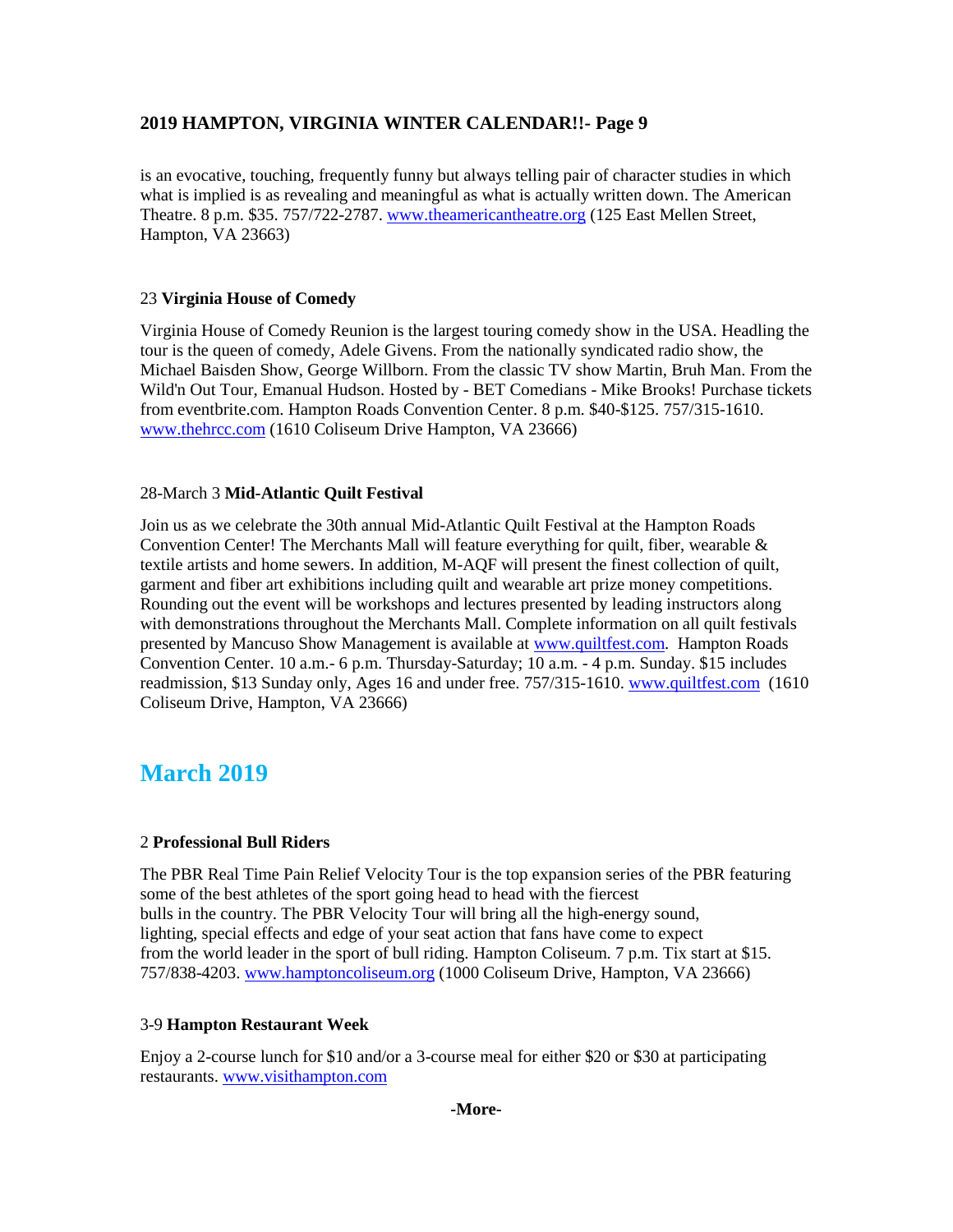### 8-10 **Virginia RV Show**

The Virginia RV Show is back for with great deals on motorhomes, travel trailers, and fifth wheels! Stock up on all the essentials and gather great ideas for your next RV vacation. Come ready to shop the newest in accessories for RVs, as well as campgrounds. Insurance and financing will also be available on site. Plus, attend daily seminars to pick up some new info and tips. Hampton Roads Convention Center. Friday 12 p.m. - 8 p.m.; Saturday 10 a.m. - 7 p.m.; Sunday 11 a.m. - 5p.m. \$10 at the door (Cash only); 16 and under free. 757/315-1610. [www.virginiarvshow.com](http://www.virginiarvshow.com/) (1610 Coliseum Drive, Hampton, VA 23666)

## 9 **An Evening with Ann Hampton Callaway & Amanda McBroom**

Two legendary female vocalists. One spectacular evening. Experience a rare opportunity to see Ann Hampton Callaway and Amanda McBroom together onstage. The American Theatre. 8 p.m. \$35. 757/722-2787. [www.theamericantheatre.org](http://www.theamericantheatre.org/) (125 East Mellen Street, Hampton, VA 23663)

#### 10 **Young Artist Competition Showcase**

Winners from the third annual Young Artist Competition will perform chosen selections of concertos and virtuosic showpieces with the orchestra. Be inspired by the best of the future generation of performers that Hampton Roads has to offer. The American Theatre. 2:30 p.m. \$20. 757/722-2787. [www.theamericantheatre.org](http://www.theamericantheatre.org/) (125 East Mellen Street, Hampton, VA 23663)

## 16 **Dailey & Vincent**

Jamie Dailey and Darrin Vincent, backed by one of the best bands on tour today, are some of the most reputable and elite entertainers in American music with a unique sound that seamlessly blends bluegrass, traditional country, and gospel music. The five-time Grammy Award winners have performed together for more than a decade, and while they're now on Season Three of their nationally broadcast television series, The Dailey & Vincent Show on RFD-TV, nothing can compare to a rousing evening of live performance. The American Theatre. 8 p.m. \$35. 757/722- 2787. [www.theamericantheatre.org](http://www.theamericantheatre.org/) (125 East Mellen Street, Hampton, VA 23663)

#### 16-17 **Southeastern Guns & Knives Show**

Founded in 1982 by "Doc" Mendelson, SGK Shows carry on the uniquely American tradition of Gun Shows, striving to bring the best assortment of firearms and related products together for home defense, collecting, and sport shooting. Hampton Roads Convention Center. 9 a.m. - 5 p.m. Saturday; 10 a.m. - 4 p.m. Sunday. \$10 Adults, \$7 Ages 13 - 17, Free admission for children 12 & under accompanied by an adult 21 years or older. 757/315-1610. [www.guns-knives.com](http://www.guns-knives.comn/) (1610 Coliseum Drive, Hampton, VA 23666)